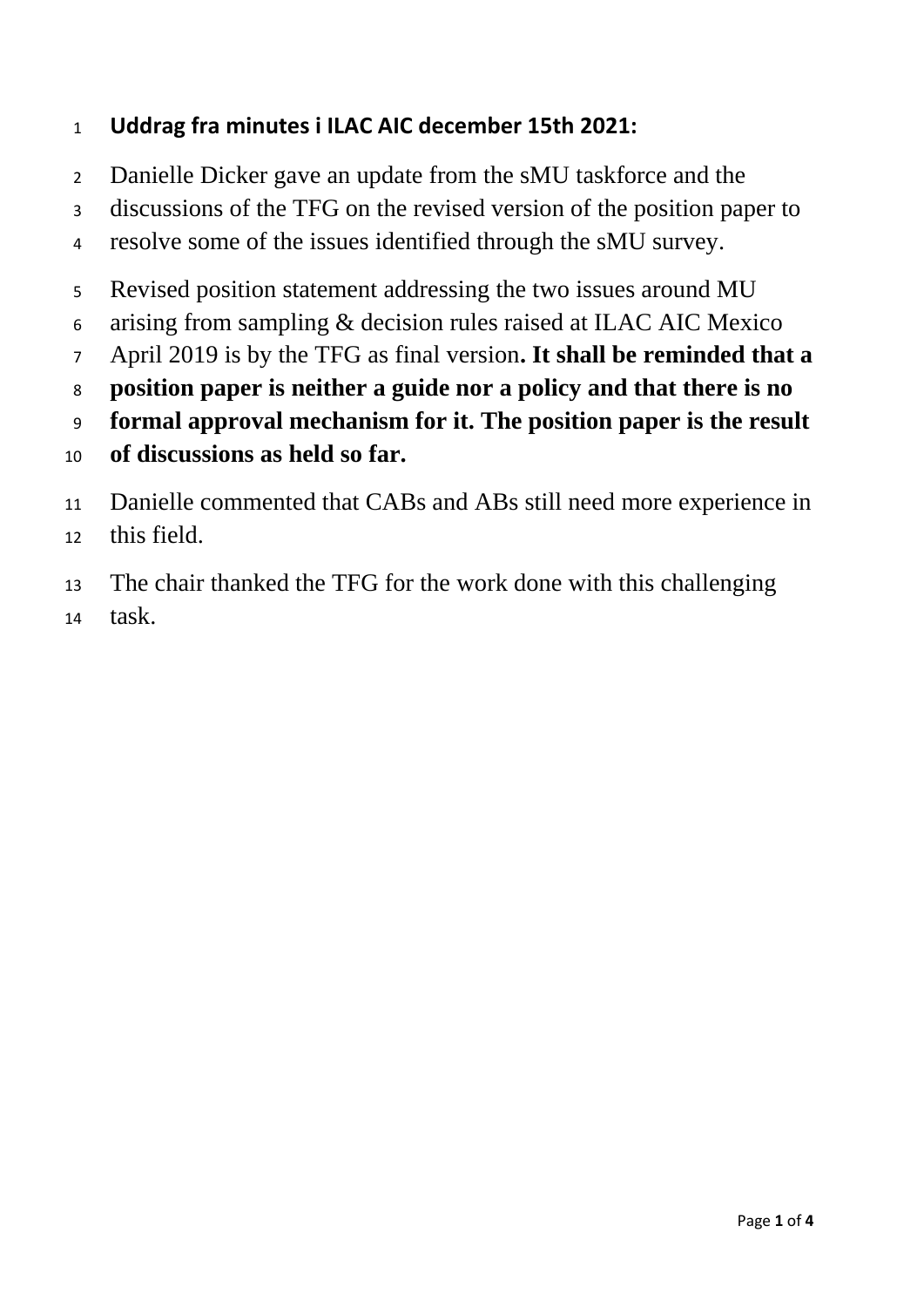| 15 |                                                                                                      |
|----|------------------------------------------------------------------------------------------------------|
| 16 | <b>POSITION STATEMENT</b>                                                                            |
| 17 | <b>ILAC AIC</b>                                                                                      |
| 18 | ISO/IEC 17025:2017: Measurement uncertainty and decision rules associated with sampling              |
| 19 | Version 02 XXXX 2020                                                                                 |
| 20 | <b>Background:</b>                                                                                   |
| 21 | "The fitness for purpose of measurement results can only be judged by having reliable estimates of   |
| 22 | their uncertainty; A proper understanding of uncertainty from sampling must therefore be embedded    |
| 23 | in the broader perspective of fitness for purpose; Accordingly, if the MU is underestimated, for     |
| 24 | example because the sampling is not taken into account, then incorrect decisions may be made that    |
| 25 | can have large financial, health and environmental consequences" (Eurachem/CITAC Guide 2019).        |
| 26 | An appropriate sampling plan for the collection of the items to be tested and the reliability of the |
| 27 | measurement process, including the estimation of measurement uncertainty (MU), are key inputs for    |
| 28 | ensuring the confidence in measurement results.                                                      |
| 29 | Although it is acknowledged that sampling may contribute the largest source of uncertainty, it is    |
| 30 | often omitted from the process of MU estimation.                                                     |
| 31 | Previously, ISO/IEC 17025:2005 only required the MU associated with testing (the analytical portion) |
| 32 | to be considered. The 2017 version of the Standard now requires that the MU contribution(s) of the   |
| 33 | sampling also be considered (Clause 7.6.1 and Clause 7.8) if the laboratory is responsible for the   |
| 34 | sampling.                                                                                            |
| 35 | For many laboratories, determining the MU contributions of the sampling activity (sMU) may be a      |
| 36 | new concept. For Accreditation Bodies (ABs), assessing sMU may also be new.                          |
| 37 | This position paper has been developed by the ILAC AIC to address concerns raised with the practical |
| 38 | application of Clauses 7.6.1 & 7.8 as well as to provide some further guidance to ABs in relation to |
| 39 | sMU and its impact on statements of conformity and associated decision rules.                        |
| 40 | This position paper will be reviewed and revised as necessary as further awareness and experience is |
| 41 | gained.                                                                                              |
| 42 | <b>Purpose:</b>                                                                                      |
| 43 | This paper aims to address the implementation of the MU requirements in ISO/IEC 17025:2017 in        |
| 44 | relation to sampling, in order to ensure transparent and consistent application. Specifically, the   |
| 45 | paper addresses the situations when the contributions from sampling must be considered in            |
| 46 | evaluating MU and its impact on results reported and statements of conformity.                       |
| 47 | Although there are other areas of accreditation which may overlap (e.g. ISO 15189), this position    |
| 48 | paper focuses solely on ISO/IEC 17025 and is restricted to accredited activities only.               |

**Considerations:**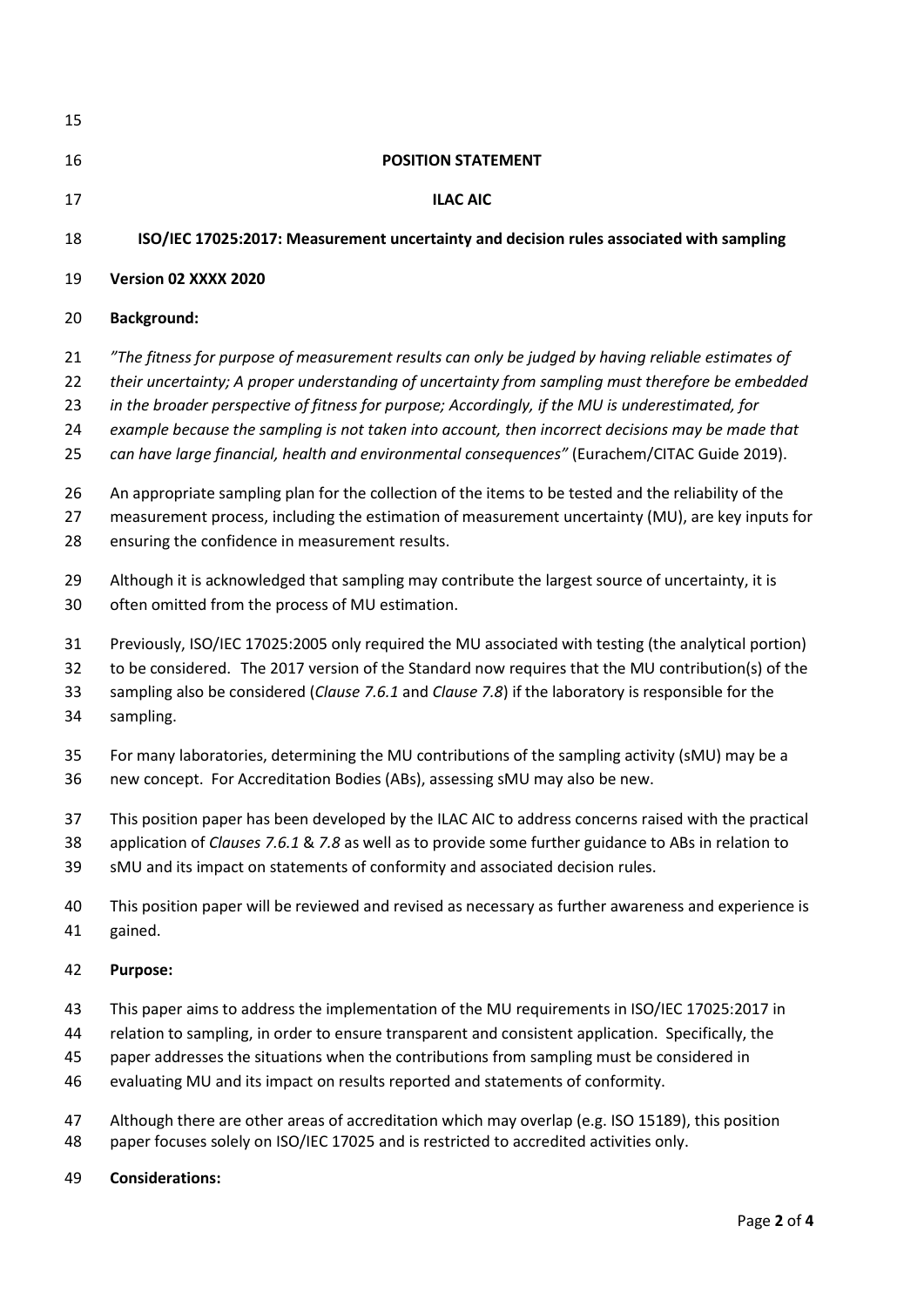- When assessing sampling, ABs should consider the aspects below.
- A laboratory responsible for sampling may:
- perform the task itself;
- subcontract the task.
- A laboratory not responsible for sampling will only test samples "as received".

When reporting results, it may seem a disadvantage for those laboratories responsible for sampling

activities and who take into account the sMU in addition to the analytical MU (aMU) and this is not

clearly stated in the report. In such cases, the final MU estimate may appear significantly larger

- compared with laboratories that only estimate and take into account the aMU which may
- compromise the comparability of test results between laboratories.
- Where decision rules do not specify inclusion or exclusion of sMU, a larger MU may result in an
- increased or decreased number of non conforming results reported depending on the decision rule applied.
- The implementation of *Clause 7.6.1* in the regulatory environment may give rise to some challenges,
- notably when the measurand is close to the specification / limit and whether sMU is considered. To
- compound this issue, established regulatory limits may not take into account sMU, or may be
- ambiguous as to whether sMU should be considered when reporting results.

## **Position Statement:**

- 68 The contribution of sampling when evaluating MU must be considered when:
- 69 the laboratory is responsible for the sampling activity(s) (i.e. where it has control or significant influence over the sampling process);
- the customer is responsible for sampling and has provided the sMU with the sample to the laboratory who subsequently performs the testing and reporting.
- 73 The laboratory does not need to evaluate sMU when:
- 74 the laboratory is not responsible for sampling (i.e. the sample is "tested as received");
- 75 the test method used is qualitative<sup>1, 2</sup> (i.e. where results of tests are not numerically derived); *Note 1: This should not however preclude the laboratory from developing an understanding of all the components that contribute significantly to the variability of results of such tests*
- *Note 2: For tests where a numerical value is reported as a qualitative result (e.g. assays with a 'cut off value' where the numerical value is reported as 'detected' or 'not detected') the contribution of sampling when evaluating MU must be considered*
- 82 the laboratory uses a well-characterized method which includes the sampling plan and the 83 sampling method and describes the uncertainty calculations, or a method that has overall MU established and validated.